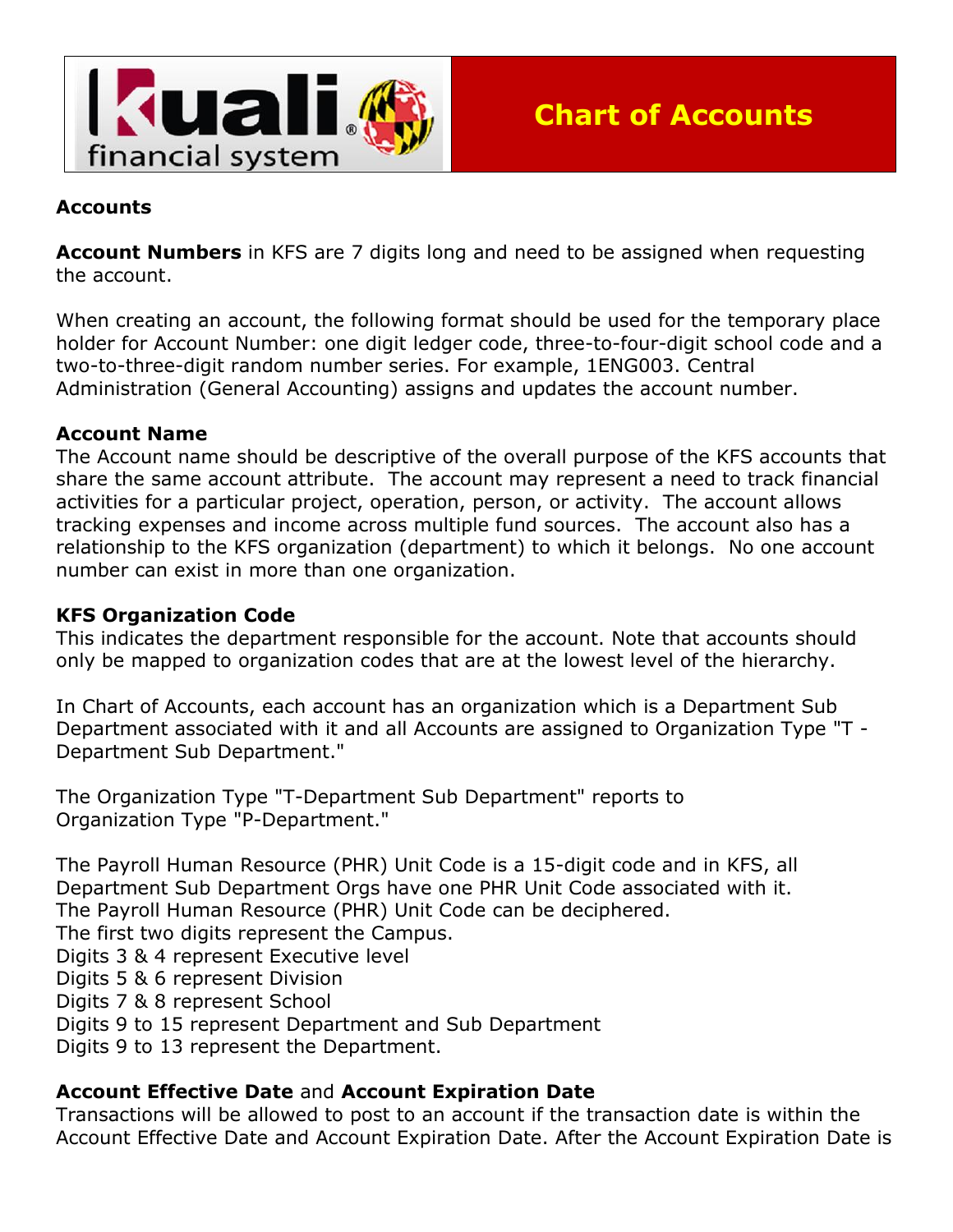reached, most transactions will be posted to the Account's Continuation Account (defined later).

# **Account Type Code**

| <b>Account</b> |                                              |  |  |
|----------------|----------------------------------------------|--|--|
| <b>Type</b>    | <b>Account Type Name</b>                     |  |  |
| <b>Code</b>    |                                              |  |  |
| 00             | Undefined                                    |  |  |
| 10             | Instruction - On                             |  |  |
| 11             | Instruction - Off                            |  |  |
| 12             | Department Research                          |  |  |
| 20             | Research - On                                |  |  |
| 21             | Research - Off                               |  |  |
| 22             | <b>University Research</b>                   |  |  |
| 23             | <b>Research Training</b>                     |  |  |
| 24             | <b>Cost Sharing</b>                          |  |  |
| 30             | Other Sponsored Activity - On                |  |  |
| 31             | Other Sponsored Activity - Off               |  |  |
| 40             | <b>Intergovernmental Personnel Agreement</b> |  |  |
| 50             | Department Administration                    |  |  |
| 51             | <b>General Administration</b>                |  |  |
| 52             | Sponsored Project Administration             |  |  |
| 53             | <b>Student Administration</b>                |  |  |
| 55             | <b>GENU Fringe Pool</b>                      |  |  |
| 56             | Divisional Pool for Fringe Rate              |  |  |
| 60             | Library                                      |  |  |
| 62             | Land Acquisition - Board Approved            |  |  |
| 63             | Board/USM approved projects                  |  |  |
| 64             | Renewal and Replacement                      |  |  |
| 65             | Deferred Maintenance-Facilities Renewal      |  |  |
| 66             | Set Aside for future Capital Projects        |  |  |
| 67             | Funds set aside for future debt service      |  |  |
| 68             | Cash on hand for Service Center Projects     |  |  |
| 70             | <b>Operations &amp; Maintenance</b>          |  |  |
| 80             | <b>Other Institutional</b>                   |  |  |
| 81             | <b>Auxiliaries</b>                           |  |  |
| 82             | <b>Specialized Service Center</b>            |  |  |
| 83             | Internal Recharge Center                     |  |  |
| 90             | Unallowable                                  |  |  |
| 91             | Scholarships & Fellowships                   |  |  |

# **Sub-Fund Group Code**

The Sub-Fund Group Code controls which Central Administration group the account routes. It is six-digits and is made up of three attributes: The first and second digit is the Fund Group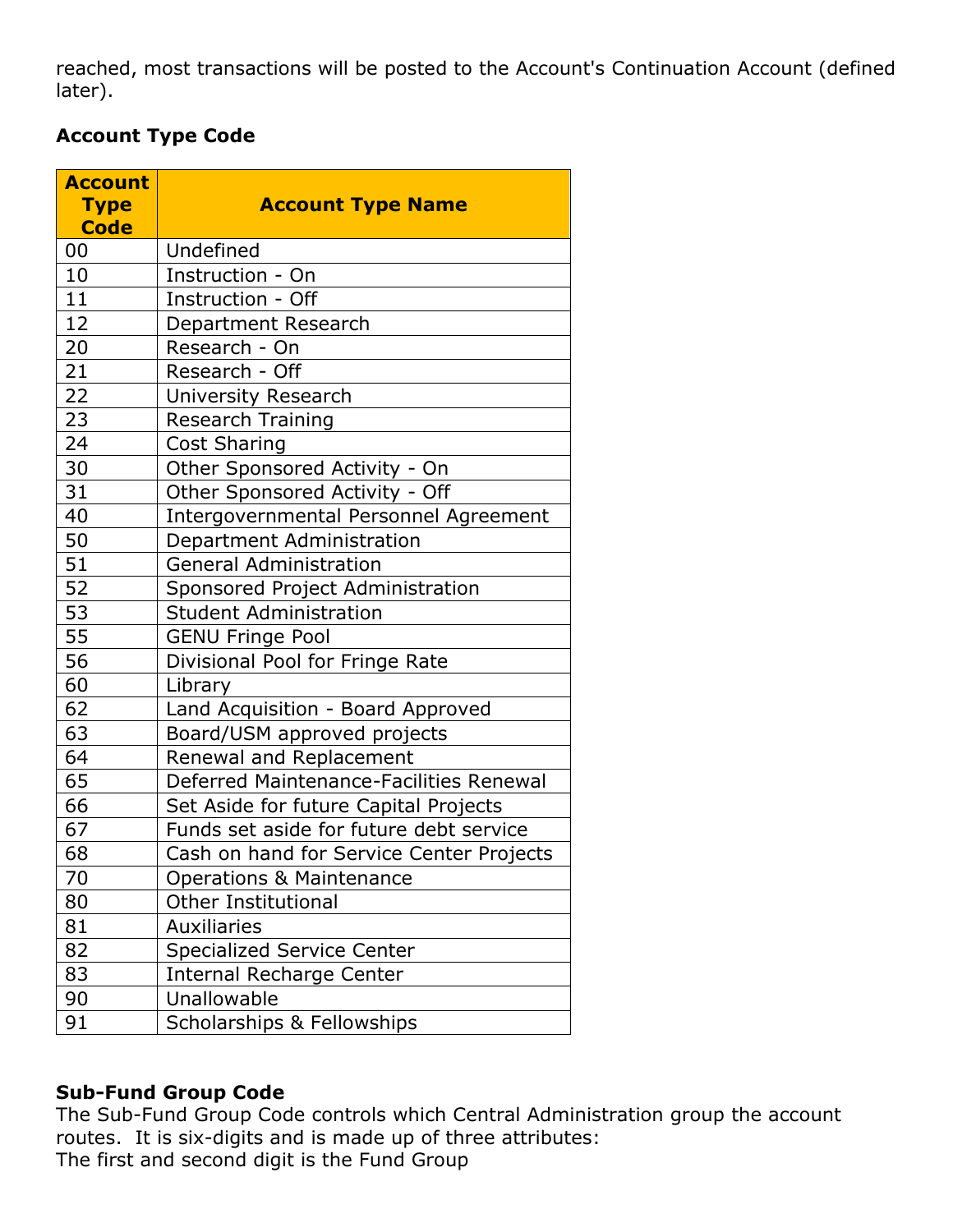40-Unrestricted 43-Restricted 46-Loan 48-Plant 49-Agency The third digit is the Support Indicator 1-State 2-Self Support 3-Dedicated 4-Nonbudgeted The fourth digit is the Campus Code: UMCP-1 UMES-4 UMCES-7 USMO-8

The last two digits are sequential numbers used to further break down the sub-fund groups.

| <b>KFS Sub-</b><br><b>Fund</b><br><b>Group</b> | <b>Ledger</b>     | <b>Name for</b><br><b>Accounts</b>                     | <b>Description</b>                                                                                                                       | <b>Account</b><br><b>Request</b><br><b>Routes To:</b> |
|------------------------------------------------|-------------------|--------------------------------------------------------|------------------------------------------------------------------------------------------------------------------------------------------|-------------------------------------------------------|
| 401100                                         | 1XXXXX            | <b>State</b><br>Supported                              | State-supported<br>accounts are activities<br>that are supported by<br>tuition from 'for-credit'<br>programs and state<br>general funds. | <b>Budget Office</b>                                  |
| 402100,<br>402105                              | 114XXX,<br>115XXX | Summer School                                          | <b>Restricted for Summer</b><br>Program Use Only                                                                                         | <b>Budget Office</b>                                  |
| 401105                                         | 22XXXX,<br>23XXXX | <b>Cost Share</b>                                      | Accounts set up to<br>show matching funds<br>from the university<br>related to a contract or<br>grant.                                   | SPAC (C&G<br>Accounting)                              |
| 402110                                         | 28XXXX            | Self- Support                                          | Activities that are fully<br>supported by user fees<br>and that are education<br>related. Examples-<br>Shady Gove, Wind<br>Tunnel.       | <b>Budget Office</b>                                  |
| 401110                                         | 292XXX            | Maryland<br><b>Industrial</b><br>Partnership<br>(MIPS) | State-support that is<br>earmarked for a<br>specific State of<br>Maryland initiative                                                     | <b>Budget Office</b>                                  |
| 403105                                         | 293XXX            | Designated<br>Research<br>Initiative Funds<br>(DRIF)   | Funds provided to<br>colleges, etc. to provide<br>incentive for research<br>that may not have a<br>C&G sponsor. The                      | <b>Budget Office</b>                                  |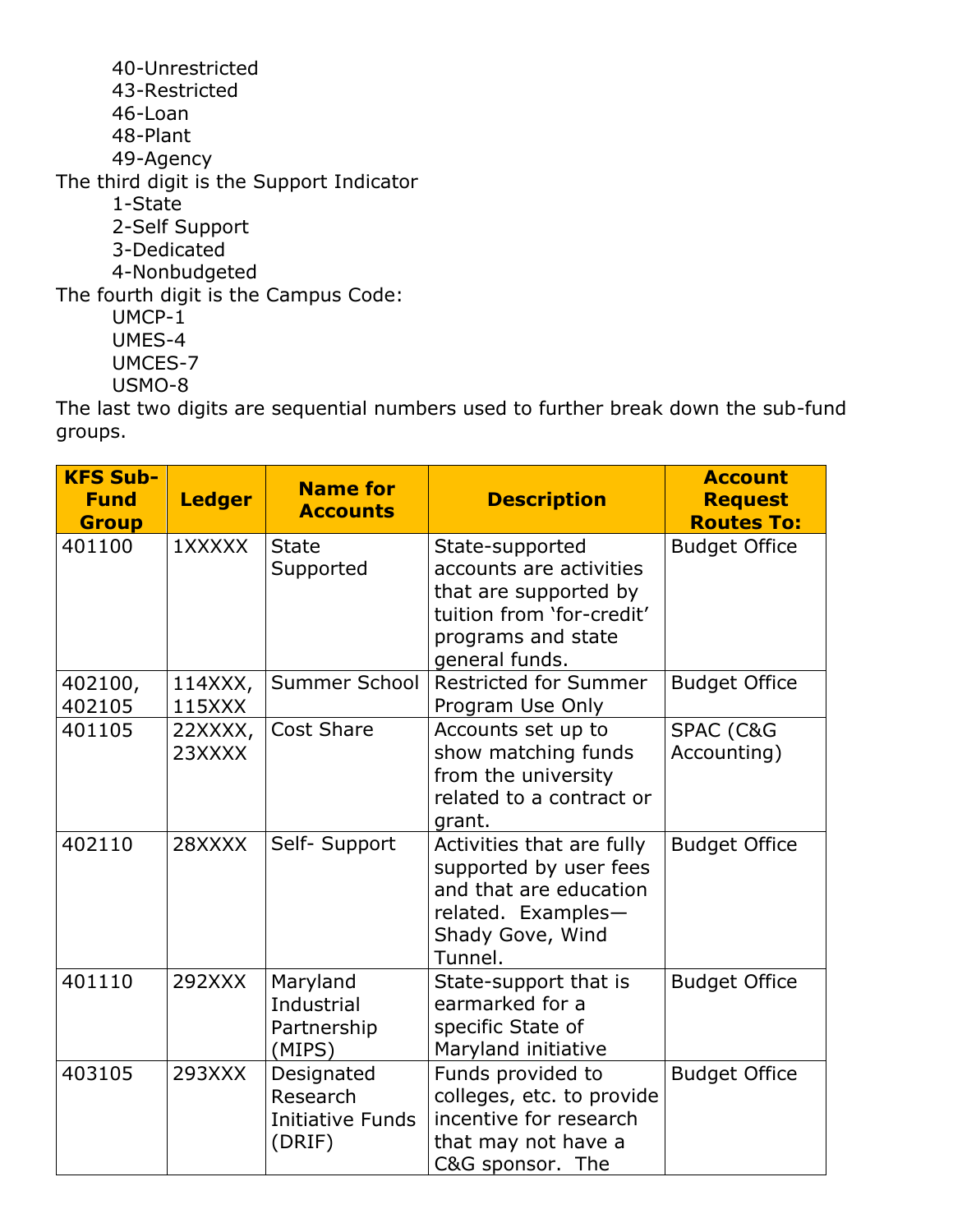| <b>KFS Sub-</b><br><b>Fund</b><br><b>Group</b> | <b>Ledger</b>     | <b>Name for</b><br><b>Accounts</b>              | <b>Description</b>                                                                                                                                                                                                                                                                                                                                                                                                         | <b>Account</b><br><b>Request</b><br><b>Routes To:</b>                                                                                                                |
|------------------------------------------------|-------------------|-------------------------------------------------|----------------------------------------------------------------------------------------------------------------------------------------------------------------------------------------------------------------------------------------------------------------------------------------------------------------------------------------------------------------------------------------------------------------------------|----------------------------------------------------------------------------------------------------------------------------------------------------------------------|
|                                                |                   |                                                 | source of the funding is<br>indirect costs from<br>contracts and grants.                                                                                                                                                                                                                                                                                                                                                   |                                                                                                                                                                      |
| 403110                                         | 294XXX,<br>295XXX | <b>E&amp;G-</b><br>Designated                   | Accounts that are<br>generally self-<br>supporting from sales<br>and services of<br>educational activities.<br>These generally have<br>multiple types of<br>funding or are set up to<br>make use of FRS's<br>capability to track<br>carryover funding at<br>the account level.<br>Examples include<br>revolving funds, faculty<br>start-up accounts,<br>conferences,<br>consortiums,<br>publications, and Study<br>Abroad. | Controller-<br>General<br>Accounting.<br>Accounts with<br>over \$100,000<br>of anticipated<br>activity are<br>sent by GAD to<br><b>Budget Office</b><br>for approval |
| 402115                                         | 3XXXXX            | Auxiliary<br><b>Services</b>                    | <b>Business like activities</b><br>that are supported by<br>user fees. Examples:<br>Dining, Dorms.                                                                                                                                                                                                                                                                                                                         | <b>Budget Office</b>                                                                                                                                                 |
| 433105,<br>431100                              | 4XXXXX            | State and<br>Private<br>Contracts and<br>Grants | Restricted YTD (year-<br>to-date) accounts with<br>contract and grant<br>activity that has<br>sponsorship from the<br>state and local<br>government<br>organizations.<br>(Includes 445XXX<br>which are state<br>contracts and grants<br>for the Agriculture<br><b>Experiment Station and</b><br>the University of<br>Maryland Extension.)                                                                                  | SPAC (C&G<br>Accounting)                                                                                                                                             |
| 433115                                         | 43XXXX            | Gifts                                           | Restricted gift and<br>endowment activity<br>from private sources.                                                                                                                                                                                                                                                                                                                                                         | SPAC (C&G<br>Accounting)                                                                                                                                             |
| 433110                                         | 43XXXX            | Restricted,                                     | Restricted contract and                                                                                                                                                                                                                                                                                                                                                                                                    | SPAC (C&G                                                                                                                                                            |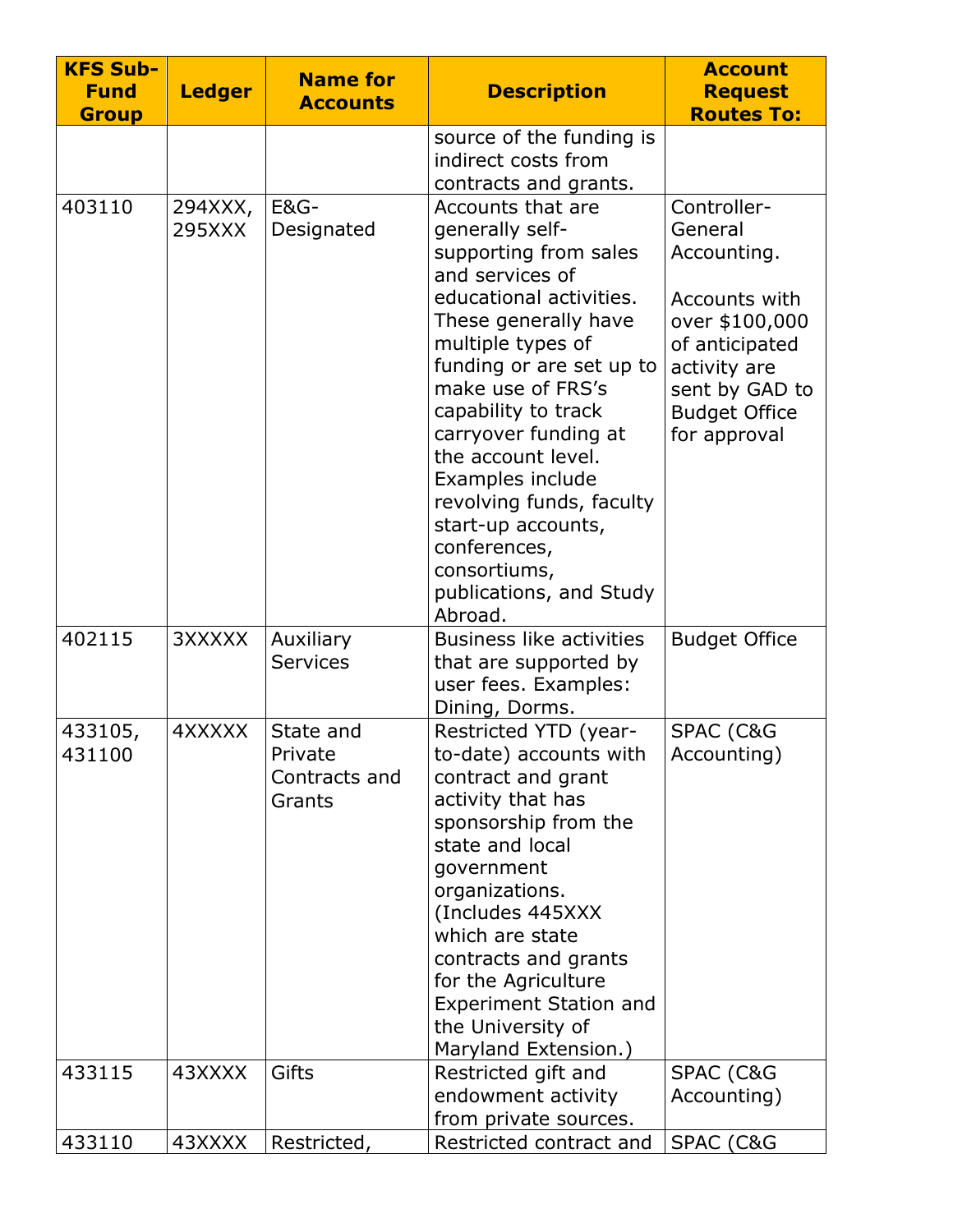| <b>KFS Sub-</b><br><b>Fund</b><br><b>Group</b> | <b>Ledger</b>     | <b>Name for</b><br><b>Accounts</b> | <b>Description</b>                                                                                                                                                  | <b>Account</b><br><b>Request</b><br><b>Routes To:</b> |
|------------------------------------------------|-------------------|------------------------------------|---------------------------------------------------------------------------------------------------------------------------------------------------------------------|-------------------------------------------------------|
|                                                |                   | Other                              | grant activity that has<br>sponsorship from<br>Foundations,<br>Corporations, Private<br>Organizations                                                               | Accounting)                                           |
| 433120                                         | 4308XX,<br>444XXX | Restricted,<br>Other               | <b>Restricted State Agency</b><br>Funds for Scholarships,<br>Departmental Federal<br>Work Study accounts.                                                           | SPAC (C&G<br>Accounting)                              |
| 433100                                         | 5XXXXX            | Federal<br>Contracts and<br>Grants | Restricted contract and<br>grant activity that has<br>sponsorship from the<br>federal government.                                                                   | <b>SPAC (C&amp;G</b><br>Accounting)                   |
| 484100,<br>484105                              | 7XXXXX,<br>8XXXXX | <b>Plant Accounts</b>              | <b>Restricted for Plant Use</b><br>Only                                                                                                                             | Controller-<br>Plant<br>Accounting                    |
| 404100                                         | 90XXXX,<br>013XXX | E&G Non-<br><b>Budgeted</b>        | 90XXXX accounts are<br>used primarily by<br><b>Student Affairs for</b><br><b>Student Activity</b><br>accounts. 013XXX<br>accounts are used as<br>clearing accounts. | Controller-<br>General<br>Accounting                  |
| 494100                                         | 99XXXX            | Agency<br><b>Accounts</b>          | Funds that belong to an<br>organization outside,<br>not legally UM, but UM<br>administers the<br>accounting of the<br>funds.                                        | Controller-<br>General<br>Accounting                  |
| 464100                                         | 05XXXX            | Loan                               | <b>Restricted for Student</b><br><b>Financial Services &amp;</b><br>Cashiering (Bursar) Use<br>Only                                                                 | Controller-<br>General<br>Accounting                  |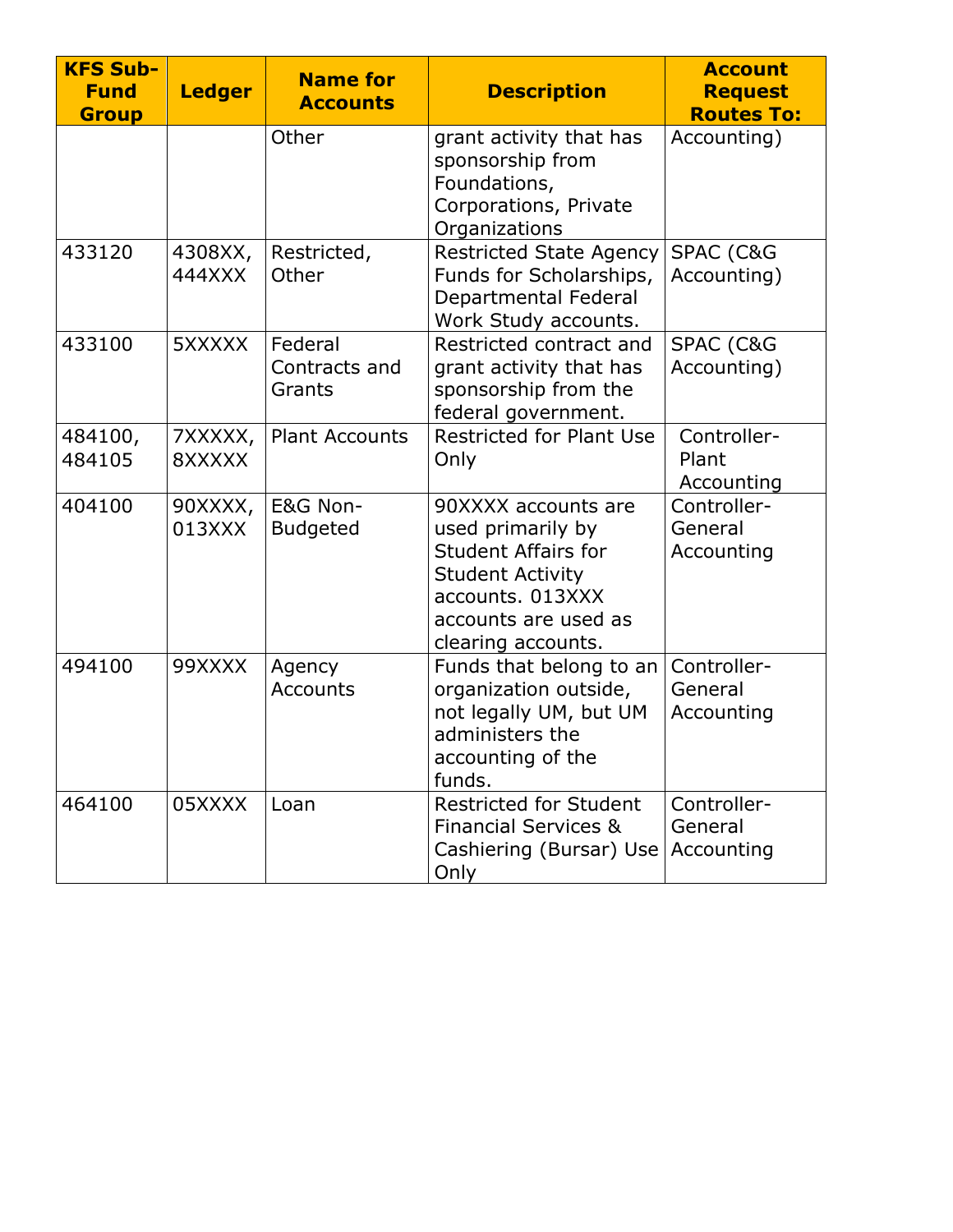# **Higher Education Function Code**

The Higher Education Function Code plays an important role in how the University's finances are reported.

| <b>Higher</b><br><b>Education</b><br><b>Function</b><br><b>Code</b> | <b>Higher Education Function</b><br><b>Name</b>           | <b>University</b><br><b>Budget</b><br><b>Office</b><br><b>Function</b><br><b>Code</b> | <b>AICPA</b><br><b>Function</b><br><b>Code</b> | <b>Federal</b><br><b>Function</b><br><b>Code</b> |
|---------------------------------------------------------------------|-----------------------------------------------------------|---------------------------------------------------------------------------------------|------------------------------------------------|--------------------------------------------------|
| 0000                                                                | Not Applicable                                            | 00                                                                                    | 00                                             | 00                                               |
| 0101                                                                | <b>General Academic</b><br>Instruction                    | 001                                                                                   | 011                                            | 01                                               |
| 0102                                                                | <b>Special Session Instruction</b>                        | 001                                                                                   | 012                                            | 01                                               |
| 0201                                                                | <b>Institutes &amp; Research</b><br>Centers               | 002                                                                                   | 021                                            | 02                                               |
| 0202                                                                | Individual & Project<br>Research                          | 002                                                                                   | 022                                            | 02                                               |
| 0203                                                                | Research - AES                                            | 002                                                                                   | 023                                            | 02                                               |
| 0204                                                                | Research - IBBR                                           | 002                                                                                   | 024                                            | 02                                               |
| 0205                                                                | <b>UMCEED</b>                                             | 002                                                                                   | 025                                            | 02                                               |
| 0299                                                                | Research - Revenue                                        | 002                                                                                   | 029                                            | 02                                               |
| 0301                                                                | <b>Community Service</b>                                  | 003                                                                                   | 031                                            | 03                                               |
| 0302                                                                | <b>UME - Outreach</b>                                     | 003                                                                                   | 032                                            | 03                                               |
| 0303                                                                | Community - MFRI                                          | 003                                                                                   | 033                                            | 03                                               |
| 0401                                                                | Libraries                                                 | 004                                                                                   | 041                                            | 04                                               |
| 0402                                                                | <b>Academic Computing</b><br>Support                      | 004                                                                                   | 042                                            | 04                                               |
| 0403                                                                | <b>Academic Administration</b>                            | 004                                                                                   | 043                                            | 04                                               |
| 0404                                                                | Other Academic Support                                    | 004                                                                                   | 044                                            | 04                                               |
| 0501                                                                | <b>Student Services - Student</b><br><b>Affairs</b>       | 005                                                                                   | 051                                            | 05                                               |
| 0502                                                                | <b>Student Services -</b><br><b>Academic Affairs</b>      | 005                                                                                   | 052                                            | 05                                               |
| 0505                                                                | Student Services - Gifts -<br>C&G Other Sup               | 005                                                                                   | 055                                            | 05                                               |
| 0512                                                                | <b>Student Services - Campus</b><br><b>Activities</b>     | 005                                                                                   | 057                                            | 05                                               |
| 0599                                                                | Student Services - Revenue                                | 005                                                                                   | 059                                            | 05                                               |
| 0601                                                                | <b>Institutional Support</b>                              | 006                                                                                   | 061                                            | 06                                               |
| 0602                                                                | <b>Institutional Support -Adm</b><br><b>Computing Sup</b> | 006                                                                                   | 062                                            | 06                                               |
| 0701                                                                | <b>Physical Plant</b>                                     | 007                                                                                   | 071                                            | 07                                               |
| 0702                                                                | Physical Plant - Deferred<br>Maintenance                  | 007                                                                                   | 072                                            | 07                                               |
| 0703                                                                | Physical Plant - Equip less<br>15 years                   | 007                                                                                   | 073                                            | 07                                               |
| 0704                                                                | Physical Plant - E & A<br><b>Services</b>                 | 007                                                                                   | 074                                            | 07                                               |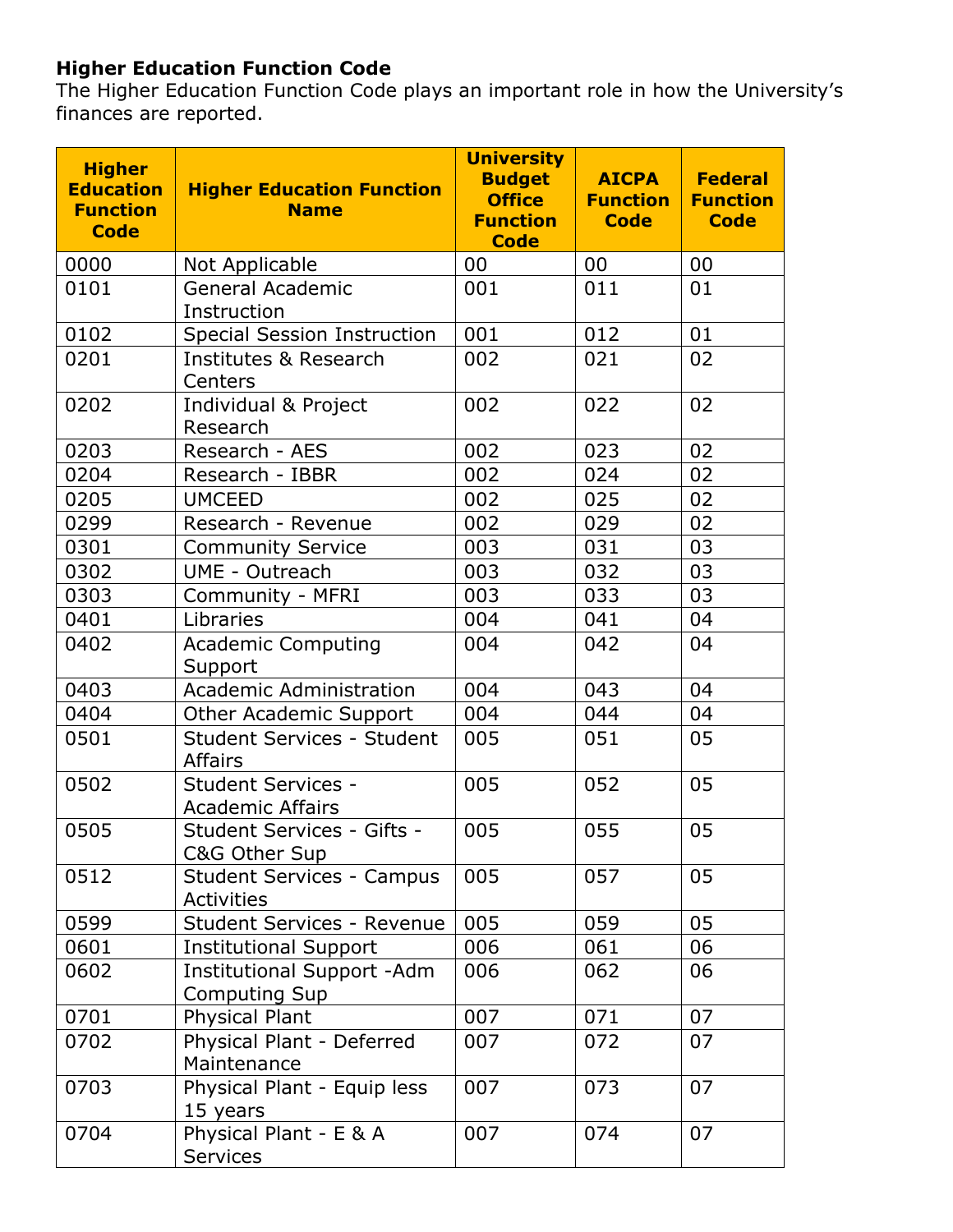| <b>Higher</b><br><b>Education</b><br><b>Function</b><br><b>Code</b> | <b>Higher Education Function</b><br><b>Name</b>          | <b>University</b><br><b>Budget</b><br><b>Office</b><br><b>Function</b><br><b>Code</b> | <b>AICPA</b><br><b>Function</b><br><b>Code</b> | <b>Federal</b><br><b>Function</b><br><b>Code</b> |
|---------------------------------------------------------------------|----------------------------------------------------------|---------------------------------------------------------------------------------------|------------------------------------------------|--------------------------------------------------|
| 0705                                                                | Physical Plant - Admin<br><b>Affairs</b>                 | 007                                                                                   | 075                                            | 07                                               |
| 0706                                                                | Physical Plant - Fuel &<br><b>Utilities</b>              | 007                                                                                   | 076                                            | 07                                               |
| 0707                                                                | Physical Plant - College<br>Work Study Prog              | 007                                                                                   | 077                                            | 07                                               |
| 0708                                                                | Physical Plant - Gifts - C&G<br>Other Sup                | 007                                                                                   | 078                                            | 07                                               |
| 0801                                                                | <b>Auxiliary Other</b>                                   | 008                                                                                   | 081                                            | 08                                               |
| 0802                                                                | Auxiliary Intercollegiate<br><b>Athletics</b>            | 008                                                                                   | 082                                            | 08                                               |
| 0803                                                                | <b>Auxiliary Enterprises -</b><br><b>Work Study Prog</b> | 008                                                                                   | 083                                            | 08                                               |
| 0804                                                                | <b>Auxiliary Enterprises - Gifts-</b><br>C&G Oth Sup     | 008                                                                                   | 084                                            | 08                                               |
| 0805                                                                | <b>Auxiliary Resident Facilities</b>                     | 008                                                                                   | 085                                            | 08                                               |
| 0806                                                                | <b>Auxiliary Dining Facilities</b>                       | 008                                                                                   | 086                                            | 08                                               |
| 0807                                                                | <b>Auxiliary Parking Facilities</b>                      | 008                                                                                   | 087                                            | 08                                               |
| 1701                                                                | Scholarships                                             | 017                                                                                   | 171                                            | 17                                               |
| 1702                                                                | Fellowships                                              | 017                                                                                   | 172                                            | 17                                               |
| 3001                                                                | Plant Funds - STARS                                      | 030                                                                                   | 301                                            | 30                                               |
| 3015                                                                | Plant Funds - Other                                      | 030                                                                                   | 305                                            | 30                                               |
| 3016                                                                | Plant Funds - Operating<br>Equipment                     | 030                                                                                   | 306                                            | 30                                               |
| 3017                                                                | Plant Funds - Non-Capital                                | 030                                                                                   | 307                                            | 30                                               |
| 3018                                                                | Plant Funds - Capital                                    | 030                                                                                   | 308                                            | 30                                               |
| 3019                                                                | Plant Funds - Completed<br>Projects                      | 030                                                                                   | 309                                            | 30                                               |
| 4701                                                                | Endowment                                                | 047                                                                                   | 471                                            | 47                                               |
| 9901                                                                | Non-STARS                                                | N/A                                                                                   | 991                                            | 99                                               |
| 9921                                                                | Plant Funds - Non-STARS                                  | N/A                                                                                   | 992                                            | 98                                               |

**Account Restricted Status Code** will default based on the Sub-Fund Group Code that is selected.

# **Account Responsibility**

The **Fiscal Officer** is the person who will be fiscally responsible for the account and will approve most transactions. This may be the Business Manager.

The **Account Supervisor** oversees the management of the account at a higher-level than the Fiscal Officer, but rarely receives any direct requests for approval. The Account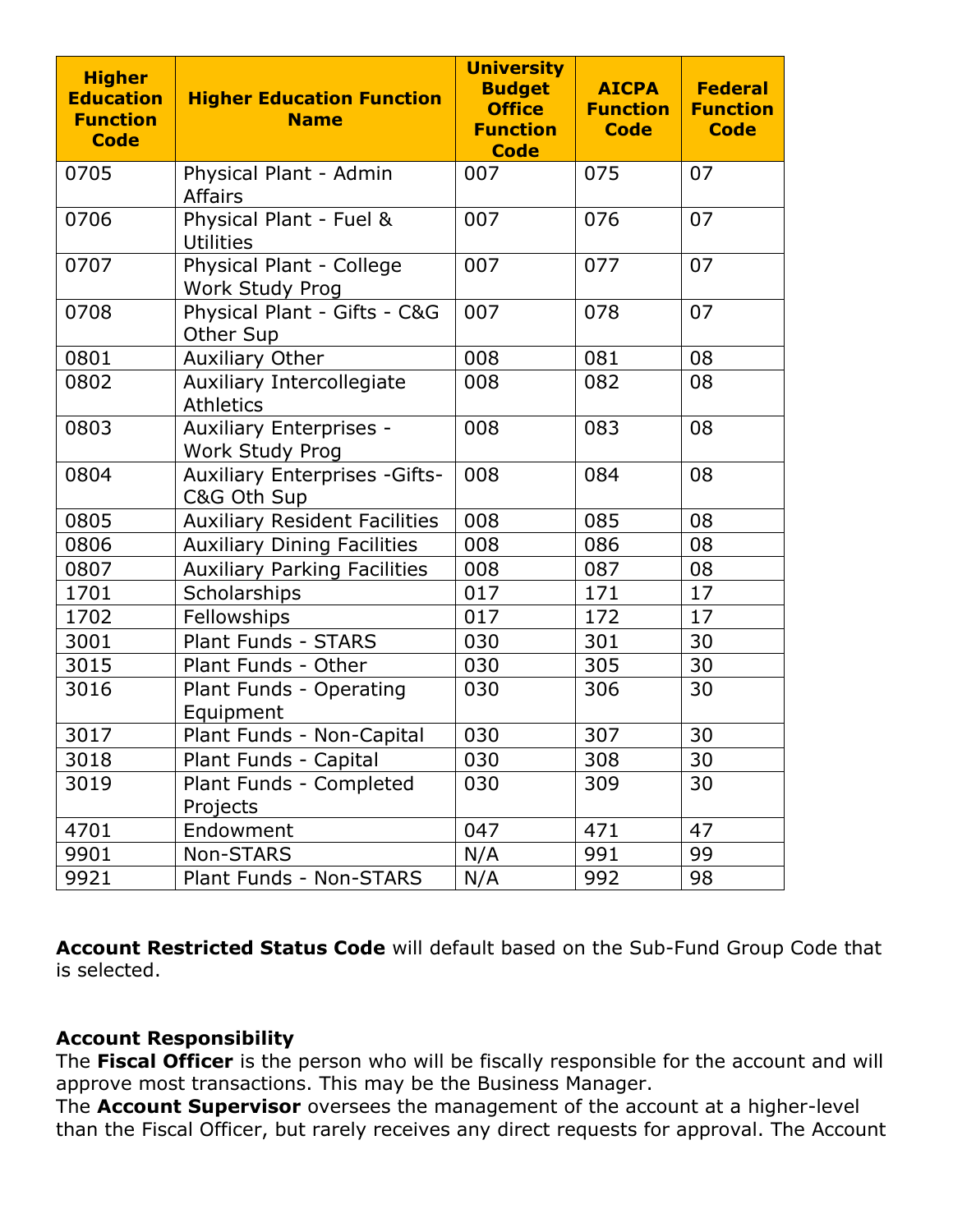Supervisor cannot be the same as the Fiscal Officer or the Account Manager. There is no workflow responsibility assigned to this role in KFS.

The **Account Manager** is responsible for ensuring that funds are spent and managed according to the goals, objectives, and mission of the organization, to ensure that the funds are being spent according to a budgeted plan and that the allocation of expenditures is appropriate to the function identified for the account. The Account Manager and Fiscal Officer can be the same person.

### **Continuation Chart of Accounts Code** and **Continuation Account Number** are

required for all non-state accounts. This account will cover deficit balances. When a transaction is completed on an account past its Expiration Date, it will generally be posted to the Continuation Account Number that is listed here.

# **Income Stream Chart of Accounts Code** and **Income Stream Account Number** is

populated by Central Administration when appropriate.

#### **Budget Record Level Code**

Central Administration will update this field as appropriate. The default is N No Budget.

| <b>Budget Recording</b><br><b>Level Code</b> | <b>Budget Recording</b><br><b>Level Name</b> |
|----------------------------------------------|----------------------------------------------|
| А                                            | Account                                      |
| $\mathsf{C}$                                 | Consolidation                                |
|                                              | Level                                        |
| М                                            | Mixed                                        |
| N                                            | No Budget                                    |
|                                              | <b>Object Code</b>                           |
|                                              | Sub-Account                                  |

# **Account Sufficient Funds Code**

Central Administration will update this field as appropriate. The default is N No Checking.

| <b>Account Sufficient</b><br><b>Funds Code</b> | <b>Account</b><br><b>Sufficient Funds</b><br><b>Name</b> |
|------------------------------------------------|----------------------------------------------------------|
|                                                | Account                                                  |
|                                                | Consolidation                                            |
|                                                | Cash                                                     |
|                                                | Level                                                    |
|                                                | No Checking                                              |
|                                                | <b>Object Code</b>                                       |

# **Guidelines and Purpose**

**Account Expense Guideline** - the estimated expense budget for the account. **Account Income Guideline Text** - the expected revenue budget for the account. **Account Purpose Text** - a description of what activities will be associated with the account and how they fit within the University's mission.